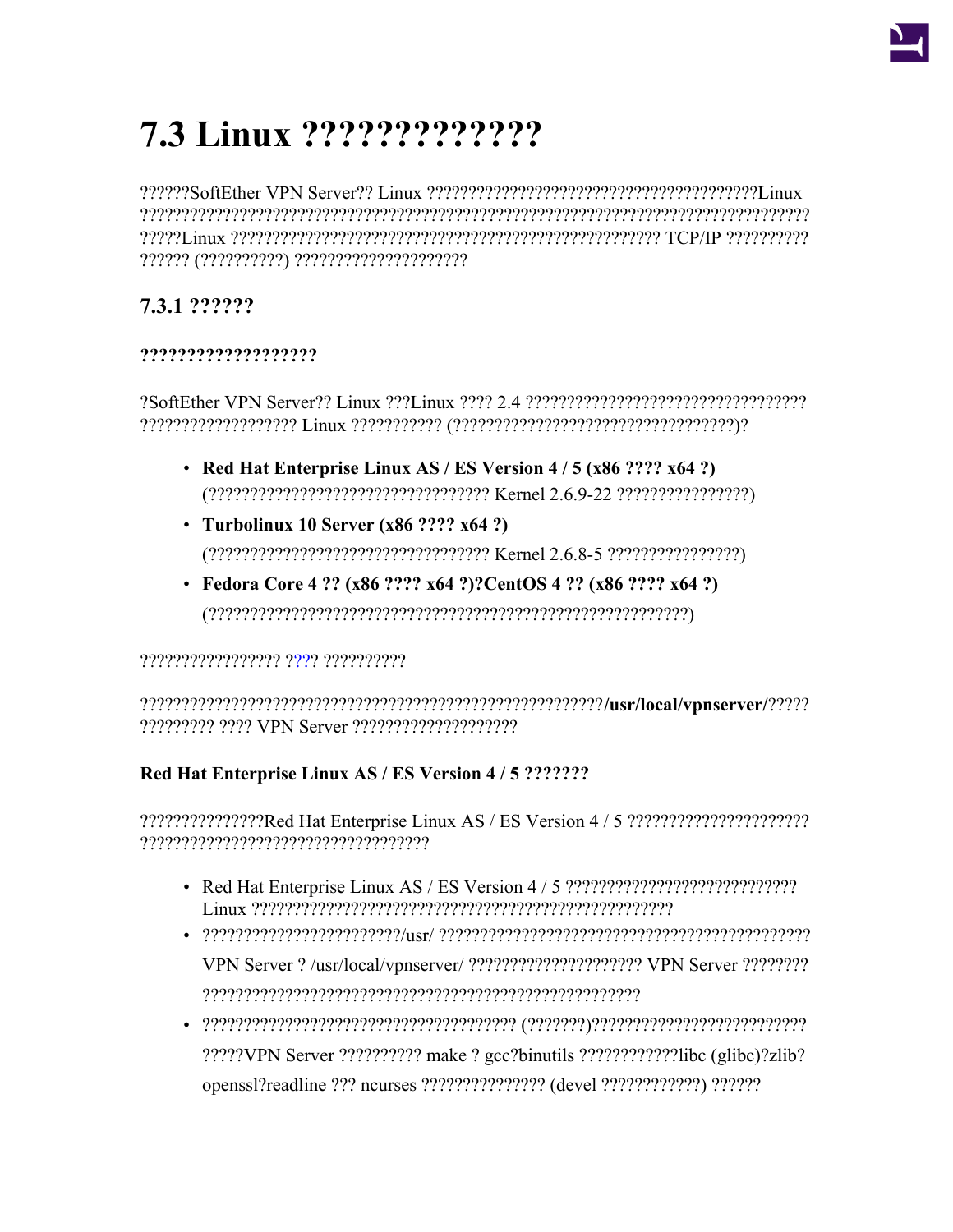- ?????????????????????Red Hat Network ????? Linux ???????????????? (????? Kernel 2.6.9-22 ??) ???????????????Red Hat Enterprise Linux AS / ES Version 4 ???????????????????
- 

## Turbolinux 10 Server ???????

2Turbolinux 10 Server2222222222222222222222222222234

- 
- VPN Server ? /usr/local/vpnserver / ??????????????????????? VPN Server ????????
- ?????VPN Server ??????????? make ? gcc?binutils ?????????????!ibc (glibc)?zlib? openssl?readline ??? ncurses ???????????????? (devel ?????????????) ??????
- 
- 

## Fedora Core 4 ???????

- 
- VPN Server ? /usr/local/vpnserver / ??????????????????????? VPN Server ????????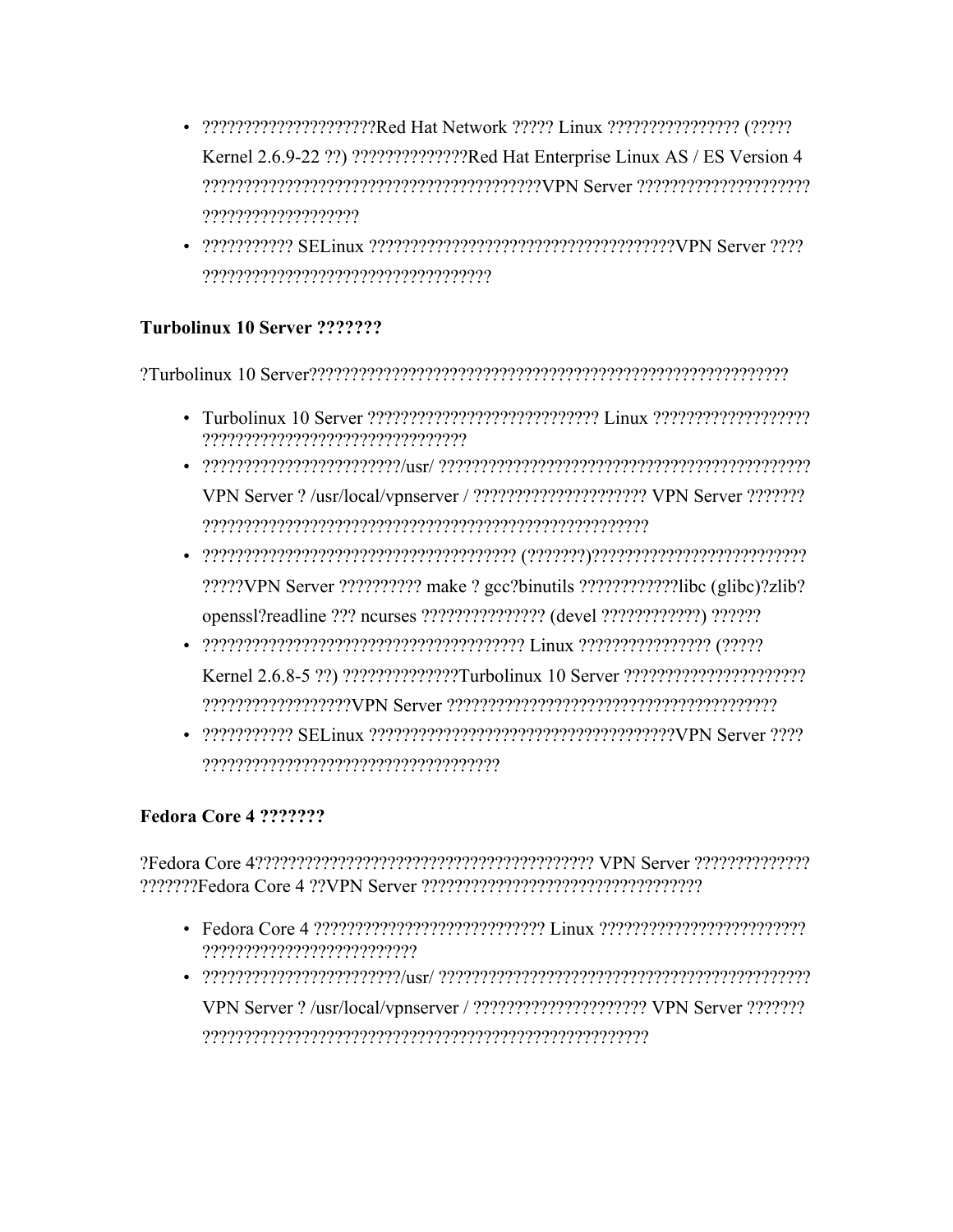- ?????VPN Server ??????????? make ? gcc?binutils ?????????????libc (glibc)?zlib? openss1?readline ??? ncurses ???????????????? (devel ????????????) ??????
- ??????
- 

# 7.3.2 ????????????

?3.1 ????? ??? ?3.2 ?????? ?????????SoftEther VPN Server ???????????????????????? 2 ?? 

## 

- $\gcd$  ??????
- $\cdot$  binutils ??????
- ?????????????? tar ? gzip ??????????
- chkconfig ????????????
- 
- 2222222222222 EUC-JP 2 UTF-8 2222222222222
- $\cdot$  libc (glibc) ?????
- $\cdot$  zlih ?????
- openssl ?????
- $\cdot$  readline ?????
- $\cdot$  neurses  $2222$
- pthread ?????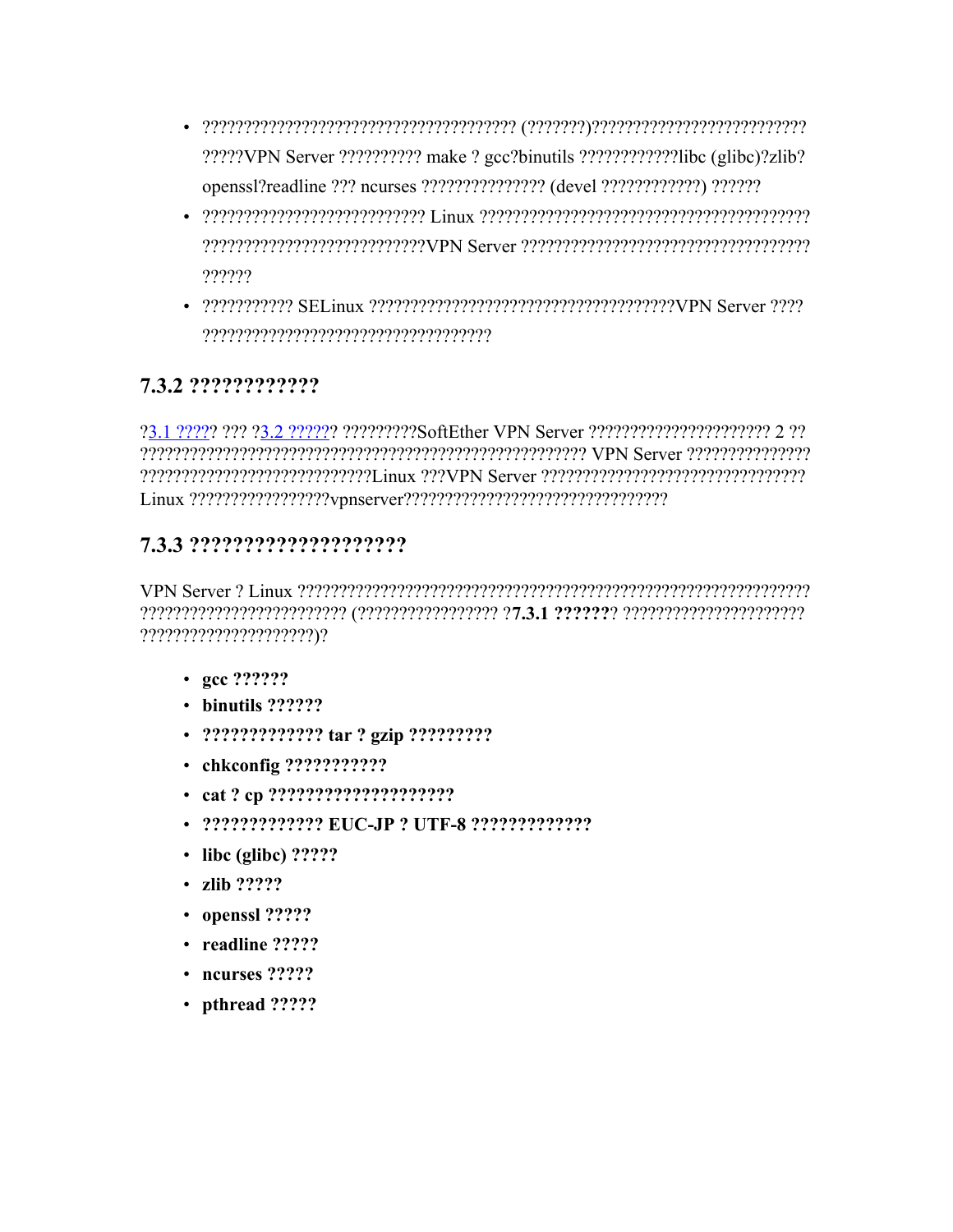## **7.3.4 ????????**

#### **??????????????**

VPN Server ?????????????????????????? VPN Server ????????????????? (tar.gz ??????? ? ?????????) ?????????????

????????? SoftEther VPN ??????? Web ???(**<http://www.softether.org/>**)??????????????? ???????

#### **???????????????????**

???????????????????tar ???????????????????????? tar.gz ?????????????????????????

[root@machine root]# tar xzvf vpnserver-5070-rtm-linux-x86.tar.gz vpnserver/ vpnserver/vpnserver.a vpnserver/vpncmd.a vpnserver/hamcore.se2 vpnserver/libcrypto.a vpnserver/Makefile vpnserver/libssl.a vpnserver/License\_ReadMeFirst.txt vpnserver/License\_ReadMeFirstUtf.txt vpnserver/License\_ReadMeFirstSjis.txt  $v$ pnserver/.install.sh

?????????????vpnserver??????????????????????????????????????????????????

## **7.3.5 ???????????**

#### **make ???**

VPN Server ????????????make ????????? vpnserver ?????????????????????

???????????vpnserver??????????????make????????

???????????????????????????????????????????????????????????1???????????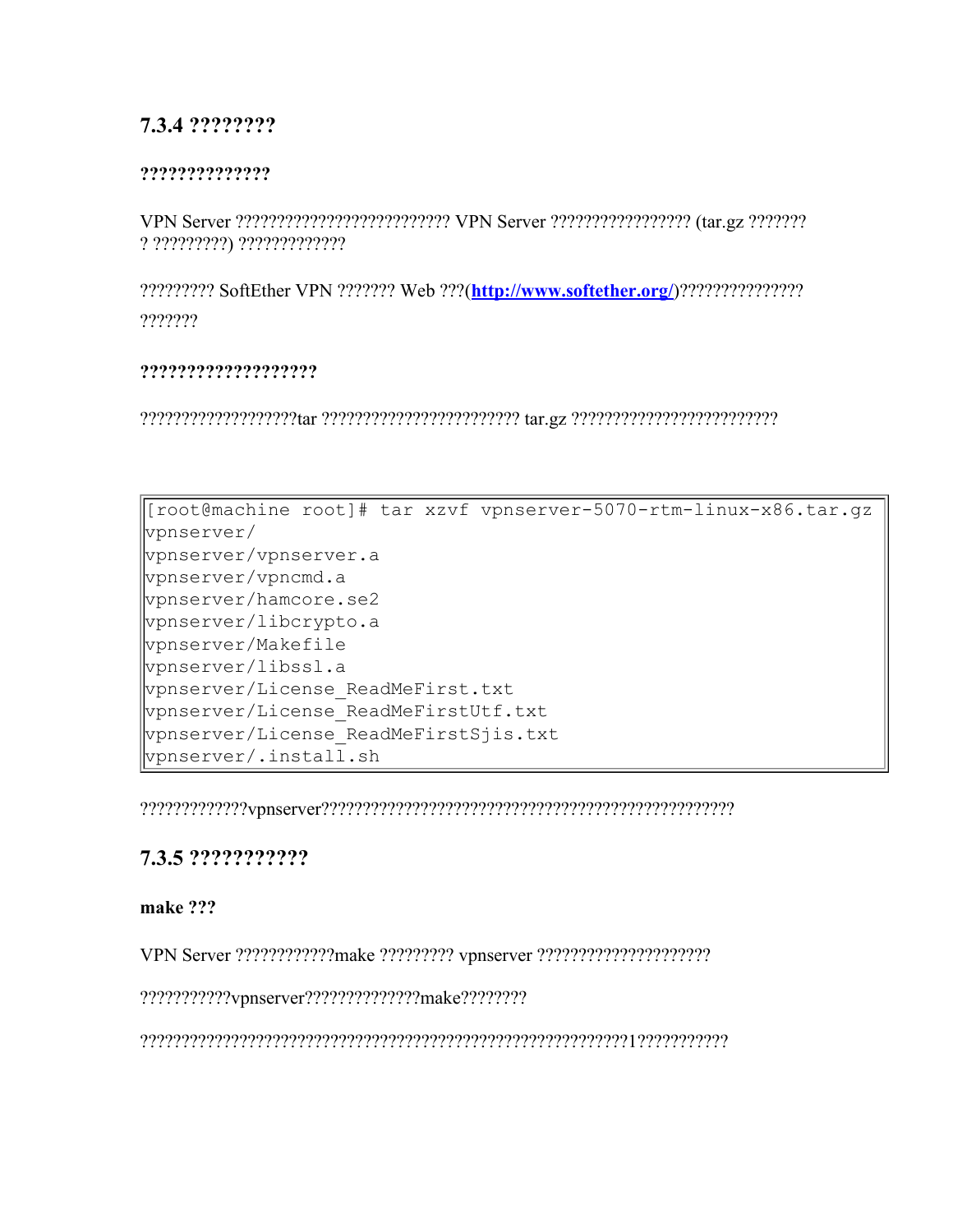| [root@machine vpnserver]# make<br>$1/$ .install.sh                     |
|------------------------------------------------------------------------|
| Do you want to read the License Agreement for this software?<br>1. Yes |
| 2. No                                                                  |
| Please choose one of above number:                                     |
|                                                                        |

????????????????????????????????????????????????????????????????????????????????? ???????????????????? ???? SSH ?????????????????????????????????????????????????? ???? Ctrl+C ?????? make ???????????????? vpnserver ??????????????????????????????? ???????????????

???????????????????????????????????????????????????????????????????1???????????

EULA

Did you read and understand the License Agreement? (If you couldn't read above text, Please read License\_ReadMe.txt file with any text editor.) 1. Yes 2. No Please choose one of above number: 1

??????????????????????????????????????????????????? ????????????????????1???????? ???

Did you agree the License Agreement ? 1. Agree 2. Do Not Agree Please choose one of above number: 1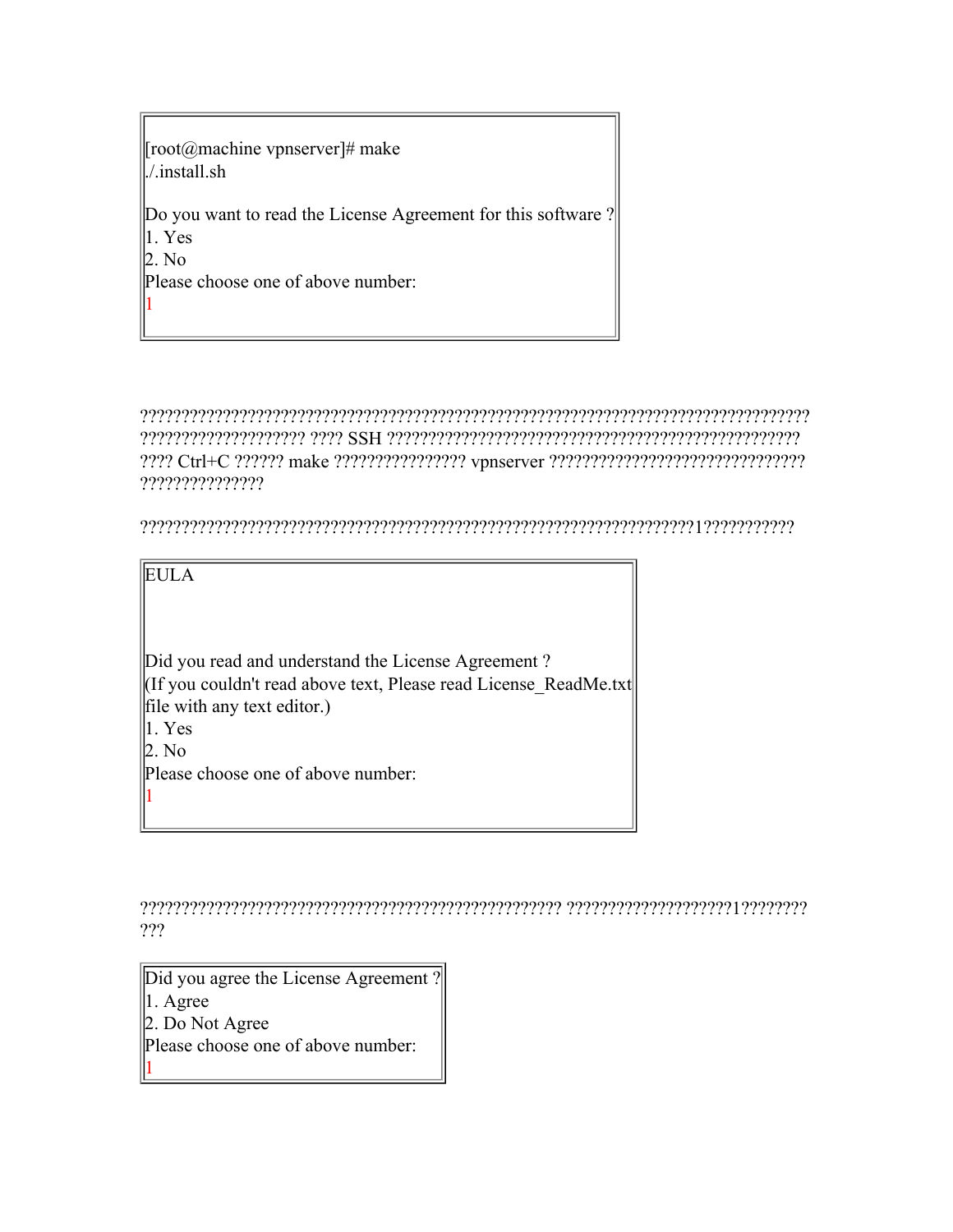??????????????????? vpnserver ?????????????????

```
make[1]: Entering directory `/root/vpnserver'
ranlib libssl.a
ranlib libcrypto.a
ranlib vpnserver.a
gcc vpnserver.a -pthread -lrt -lm -lz libssl.a libcrypto.a -lpthread -ldl
-lreadline -lcurses -o vpnserver
strip vpnserver
ranlib vpncmd.a
gcc vpncmd.a -pthread -lrt -lm -lz libssl.a libcrypto.a -lpthread
-ldl -lreadline -lcurses -o vpncmd
strip vpncmd
make[1]: Leaving directory `/root/vpnserver'
[root@machine vpnserver]#
```
??????????????????????vpnserver ?????????????????????????????**7.3.1 ??????**? ???

?**7.3.3 ????????????????????**? ????????????????????????????????????????

# **7.3.6 VPN Server ???**

vpnserver ???????????????????????????????? vpnserver ????????/usr/local/ ???????????? ??????????????????? vpnserver ??????? /usr/local/ ?????????? ?????????????root??????? ???????????

```
[root@machine vpnserver]# cd ..
[root@machine root]# mv vpnserver /usr/local
[root@machine root]# ls -l /usr/local/vpnserver/
Total 13000
-rwxrwxrwx 1 root root 20245 12ŒŽ 8 16:14 License ReadMeFirst.txt*
-rwxrwxrwx 1 root root 20317 12ŒŽ 8 16:14 License ReadMeFirstSjis.txt*
-rwxrwxrwx 1 root root 30210 12ŒŽ 8 16:14 License ReadMeFirstUtf.txt*
-rwxrwxrwx 1 root root 609 12ŒŽ 8 16:14 Makefile*
-rwxrwxrwx 1 root root 4018399 12ŒŽ 8 16:14 hamcore.se2*
-rwxrwxrwx 1 root root 1942994 12ŒŽ 9 02:23 libcrypto.a*
-rwxrwxrwx 1 root root 336070 12ŒŽ 9 02:23 libssl.a*
-rwxr-xr-x 1 root root 1814216 12ŒŽ 9 02:23 vpncmd*
-rwxrwxrwx 1 root root 1630858 12ŒŽ 9 02:23 vpncmd.a*
-rwxr-xr-x 1 root root 1814120 12ŒŽ 9 02:23 vpnserver*
```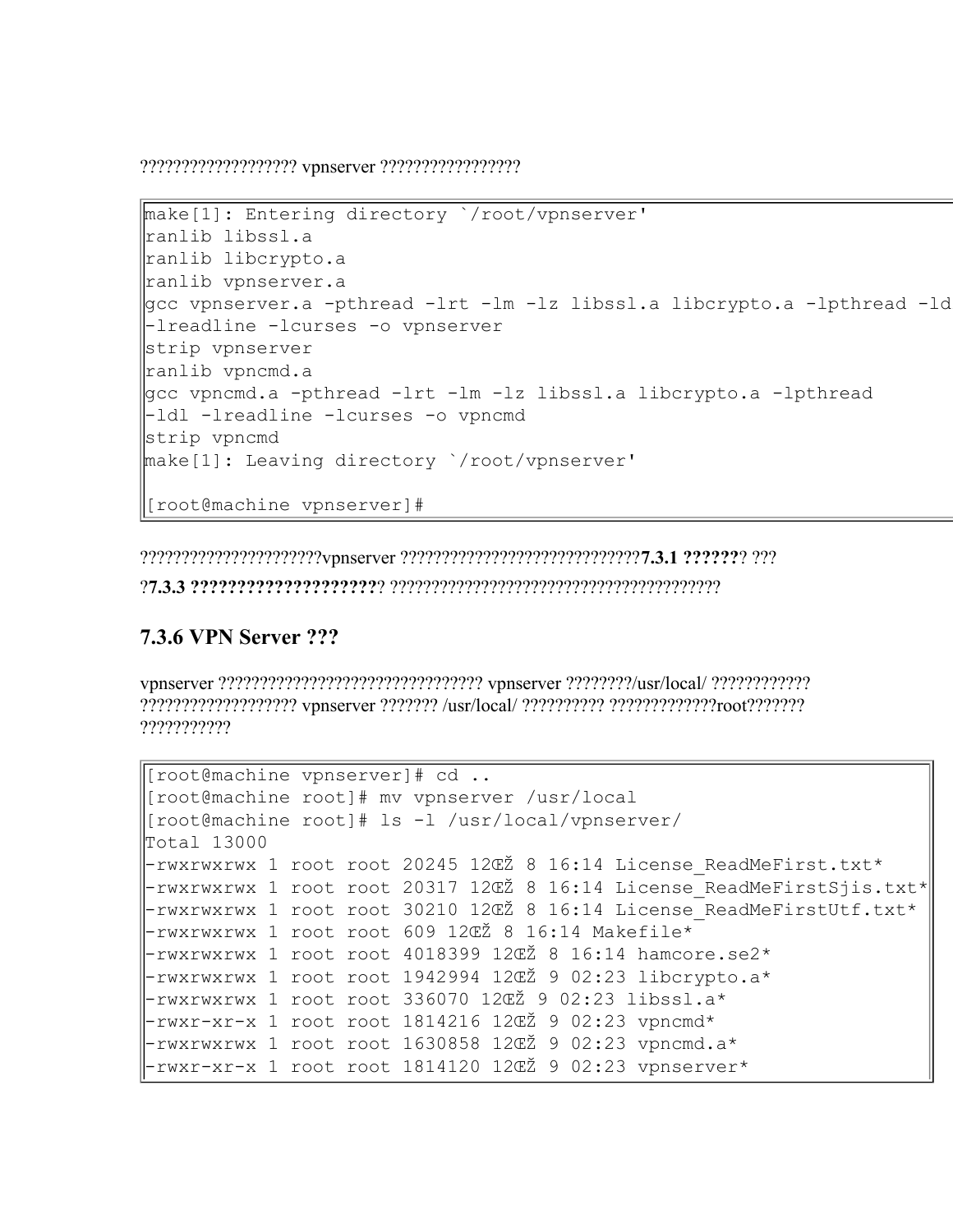rwxrwxrwx 1 root root 1630304 12CŽ 9 02:23 vpnserver.a\* [root@machine root]#

```
[root@machine root]# cd /usr/local/vpnserver/
[root@machine vpnserver]# chmod 600 *
[root@machine vpnserver]# chmod 700 vpncmd
[root@machine vpnserver]# chmod 700 vpnserver
[root@machine vpnserver]# 1s -1
Total 13000
-rw------- 1 root root 20245 12CZ 8 16:14 License ReadMeFirst.txt
-rw------- 1 root root 20317 12ŒŽ 8 16:14 License ReadMeFirstSjis.txt
-rw------- 1 root root 30210 12CŽ 8 16:14 License ReadMeFirstUtf.txt
-rw------- 1 root root 609 12ŒŽ 8 16:14 Makefile
-rw------- 1 root root 4018399 12CŽ 8 16:14 hamcore.se2
-rw------- 1 root root 1942994 12CŽ 9 02:23 libcrypto.a
-rw------- 1 root root 336070 12CŽ 9 02:23 libssl.a
-rwx------ 1 root root 1814216 12ŒŽ 9 02:23 vpncmd*
-rw------- 1 root root 1630858 12CŽ 9 02:23 vpncmd.a
-rwx------ 1 root root 1814120 12ŒŽ 9 02:23 vpnserver*
-rw------- 1 root root 1630304 12ŒŽ 9 02:23 vpnserver.a
[root@machine vpnserver]#
```
## 

?????

???./vpncmd???????vpncmd?????????????3. VPN Tools ??????? (????????????)??????? ?check????????????????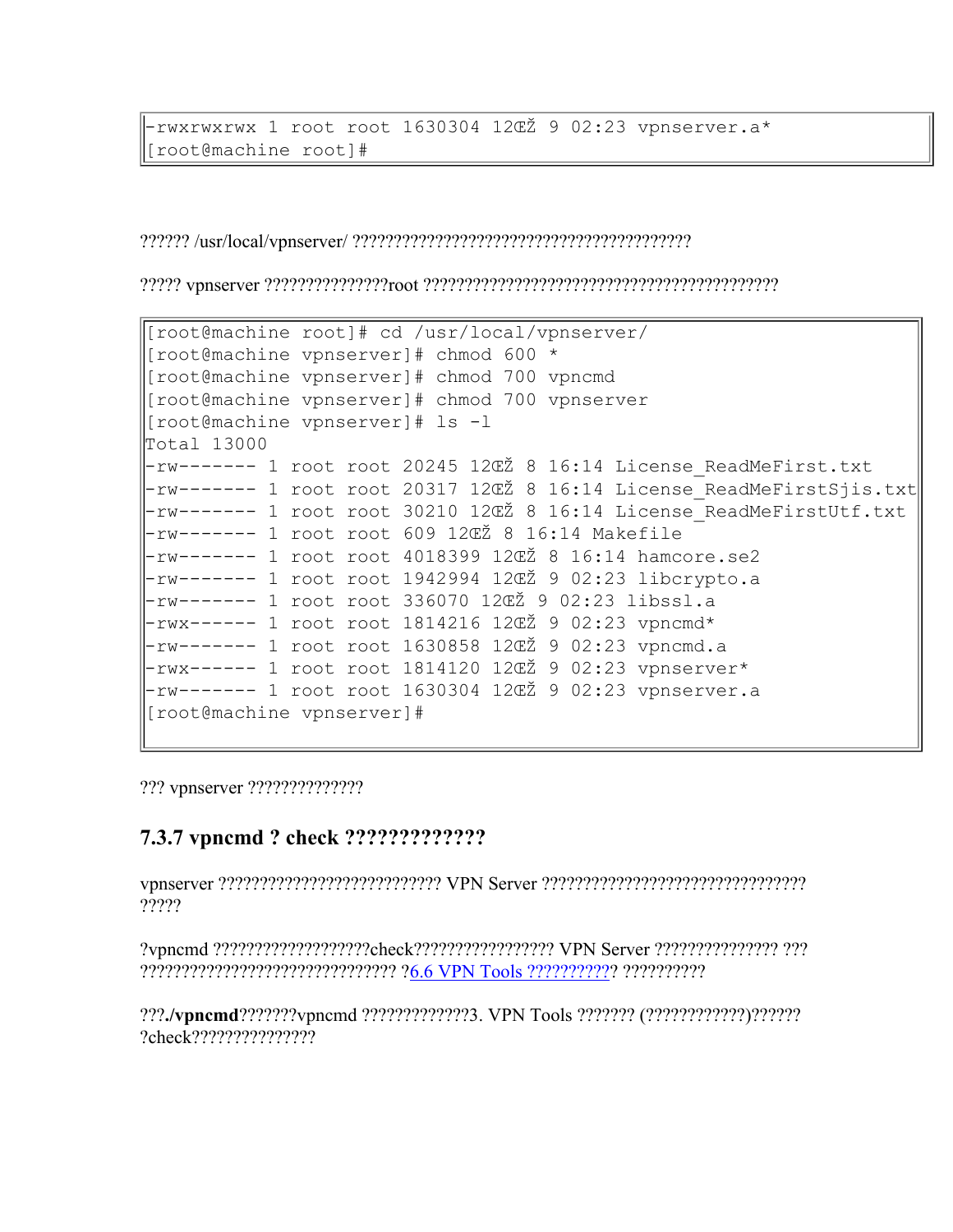[root@machine vpnserver]# ./vpncmd vpncmd command - SoftEther VPN Command Line Management Utility SoftEther VPN Command Line Management Utility (vpncmd command) By using vpncmd program, the following can be achieved. 1. Management of VPN Server or VPN Bridge 2. Management of VPN Client  $3.$  Use of VPN Tools (certificate creation and communication speed measur Select 1, 2 or 3: 3  $V$ PN Tools was launched. By inputting HELP, you can view a list of the comm hat can be used. VPN Tools>check Check command - Check if SoftEther VPN Operation is Possible --------------------------------------------------- SoftEther VPN Operation Environment Check Tool If this operation environment check tool is run on a system and that sys es, it is highly likely that SoftEther VPN software can operate on that his check may take a while. Please wait... Checking 'Kernel System'... [Pass] Checking 'Memory Operation System'... [Pass] Checking 'ANSI / Unicode string processing system'... [Pass] Checking 'File system'... [Pass] Checking 'Thread processing system'... [Pass] Checking 'Network system'... [Pass] All checks passed. It is highly likely that SoftEther VPN Server / Bridg rate normally on this system. The command terminated normally. VPN Tools>exit [root@machine vpnserver]#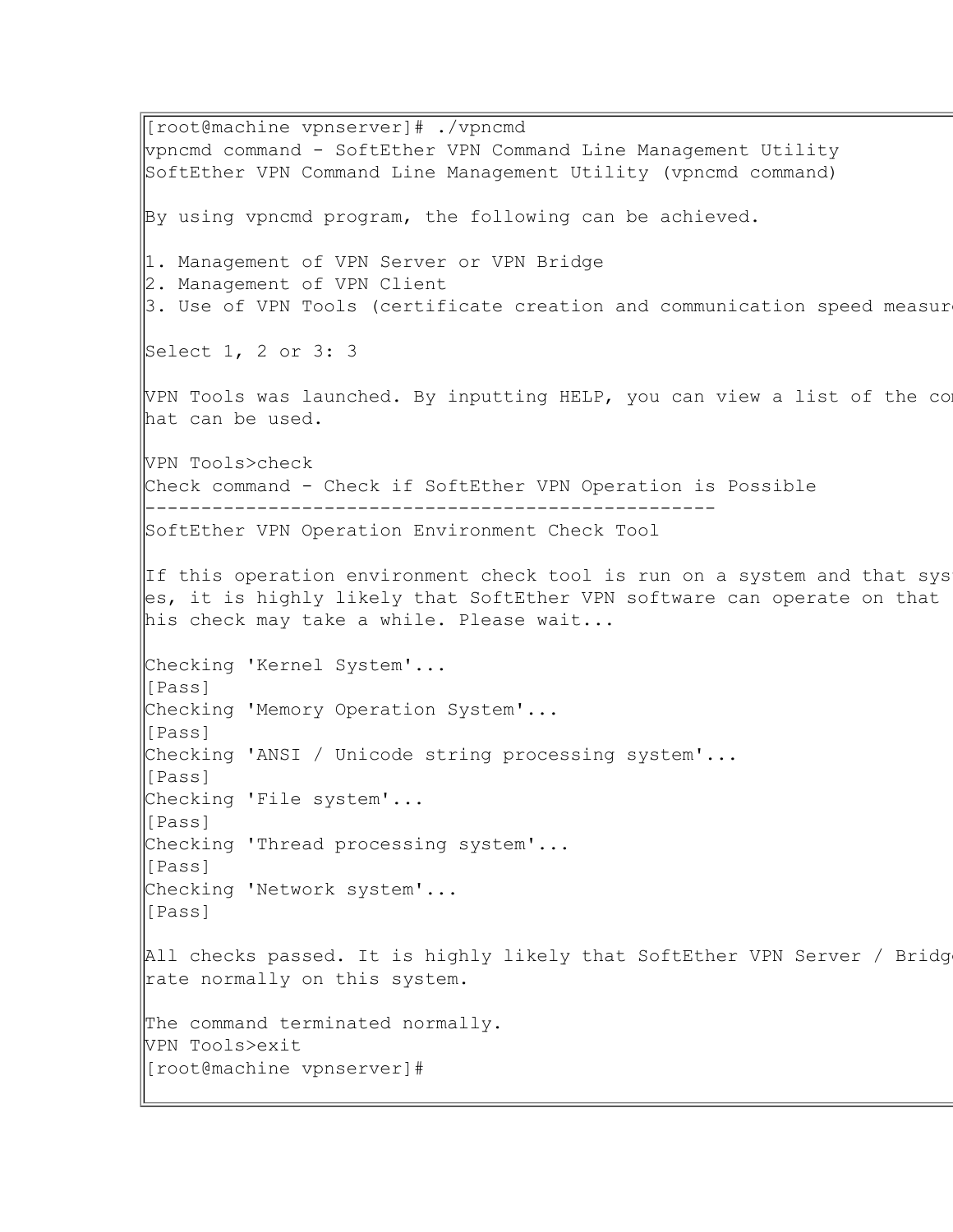check ??????????????????????????????????????????????? SoftEther VPN Server / Bridge ????????????????????????????????????????? VPN Server ????????????????????? ???? VPN Server ????????????????

??????????????????????????????????????**7.3.1 ??????**? ??? ?**7.3.3 ????????????????? ???**? ???????????????????????

# **7.3.8 ????????????????**

?????? vpnserver ? /usr/local/vpnserver/ ??????????????????/usr/local/vpnserver/ vpnserver ???????Linux ????????????????????????????????????????????????vpnserver ? ???????????????????????????????????

vpnserver ???????????? Linux ????????????????????????????? **/etc/init.d/vpnserver** ??? ??????????? (????????????????????????????????????????????????????????????)?

#!/bin/sh # chkconfig: 2345 99 01 # description: SoftEther VPN Server DAEMON=/usr/local/vpnserver/vpnserver LOCK=/var/lock/subsys/vpnserver test -x \$DAEMON || exit 0 case "\$1" in start) \$DAEMON start touch \$LOCK ;; stop) \$DAEMON stop rm \$LOCK ;; restart) \$DAEMON stop sleep 3 \$DAEMON start ;; \*) echo "Usage: \$0 {start|stop|restart}" exit 1 esac exit 0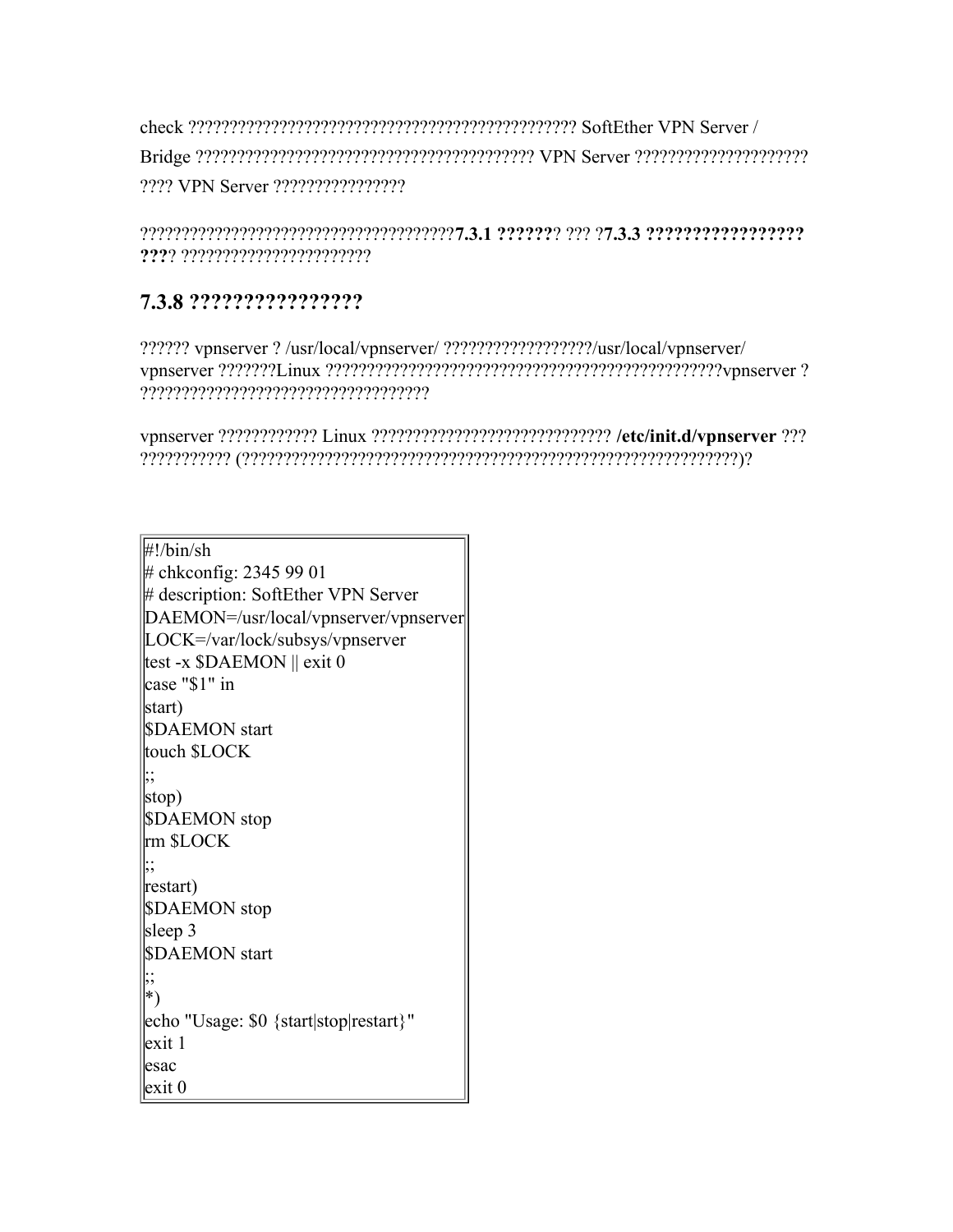???????????????????? **/etc/init.d/vpnserver** ??????????????????????????????cat ??????? ??????????cat ??????????????????????????????????????? Ctrl+D ????????

[root@machine vpnserver]# cat > /etc/init.d/vpnserver #!/bin/sh # chkconfig: 2345 99 01 # description: SoftEther VPN Server DAEMON=/usr/local/vpnserver/vpnserver LOCK=/var/lock/subsys/vpnserver test -x \$DAEMON || exit 0 case "\$1" in start) \$DAEMON start touch \$LOCK ;; stop) \$DAEMON stop rm \$LOCK ;; restart) \$DAEMON stop sleep 3 \$DAEMON start ;; \*) echo "Usage: \$0 {start|stop|restart}" exit 1 esac exit 0

/etc/init.d/vpnserver ????????????????????????????????????????root ?????????????????? ????????????

[root@machine vpnserver]# chmod 755 /etc/init.d/vpnserver

?????chkconfig??????????????????????????? Linux ?????????????????????????????????

[root@machine vpnserver]# /sbin/chkconfig --add vpnserver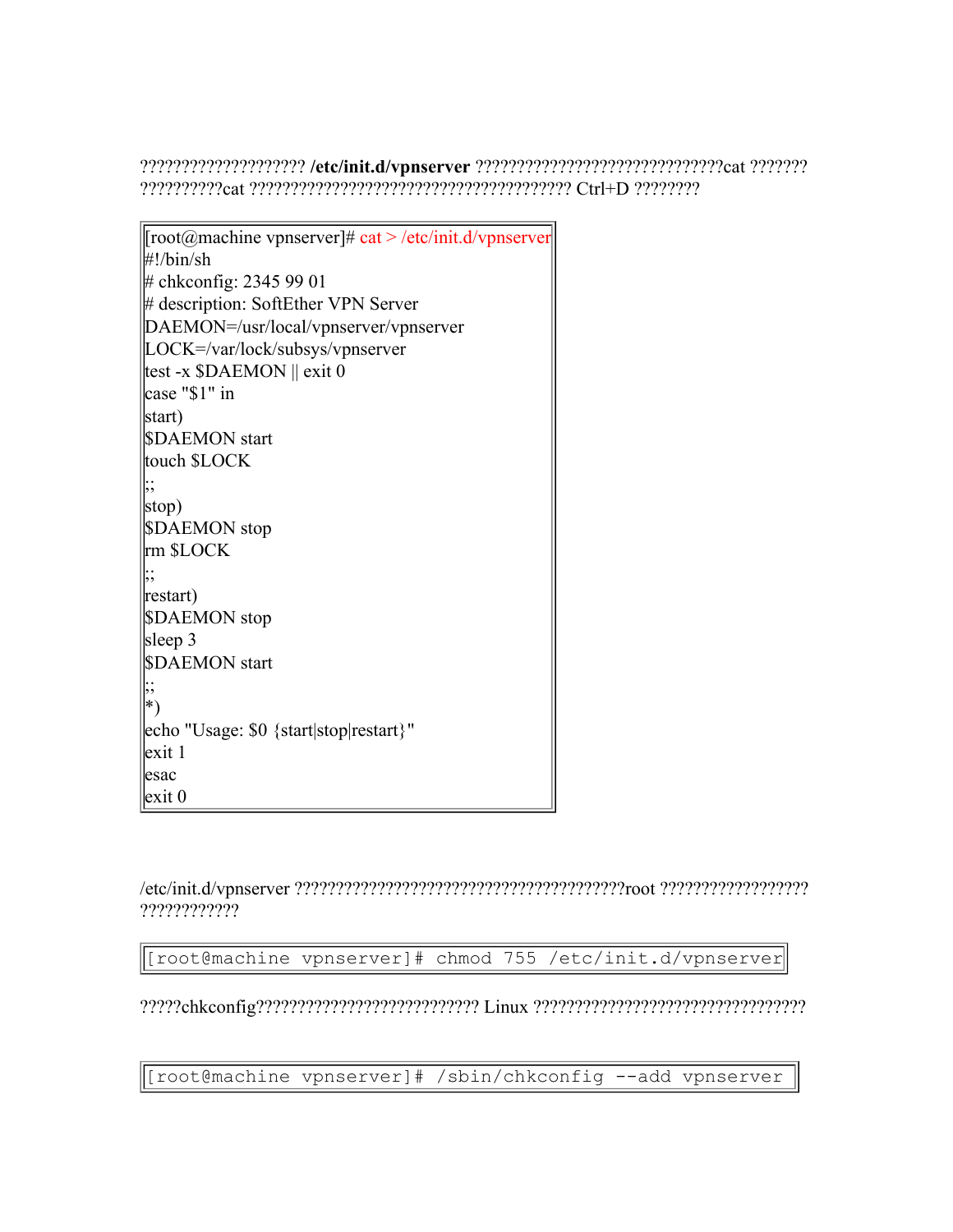#### 

## 7.3.9 ??????????

#### **VPN Server ??????????????**

[root@machine vpnserver]# /etc/init.d/vpnserver start

#### **VPN Server ?????????????**

[root@machine vpnserver]# /etc/init.d/vpnserver stop

#### **VPN Server ??????????????????**

- 
- 
- 2222 VPN Server 22222222222222222222222222222

#### vpnserver ?????????